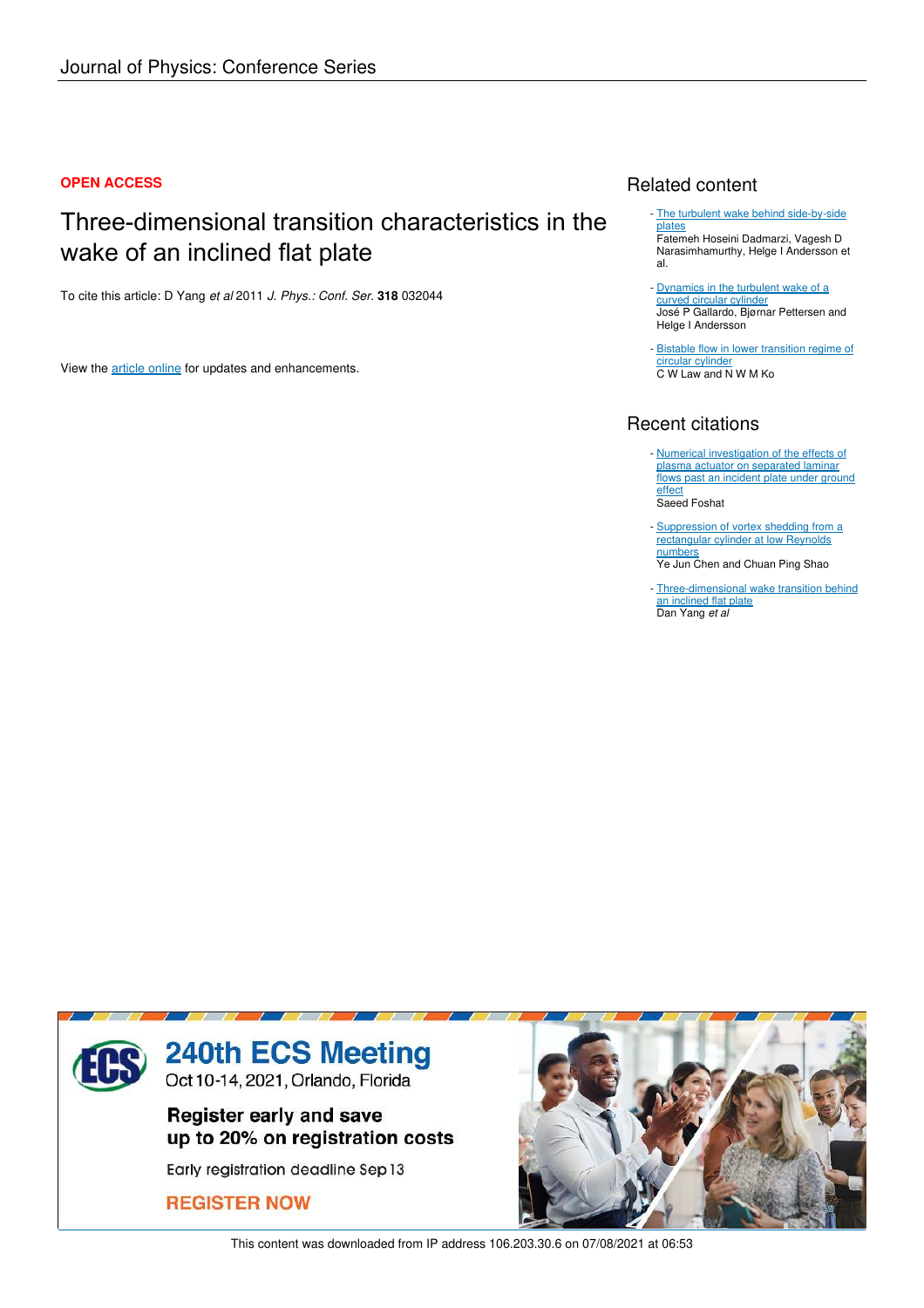# Three-dimensional transition characteristics in the wake of an inclined flat plate

## D Yang<sup>1</sup>, B Pettersen<sup>1</sup>, H I Andersson<sup>2</sup> and V D Narasimhamurthy<sup>2</sup>

<sup>1</sup> Department of Marine Technology, NTNU, NO-7491 Trondheim, Norway

<sup>2</sup> Department of Energy and Process Engineering, NTNU, NO-7491 Trondheim, Norway

E-mail: dan.yang@ntnu.no

Abstract. The transition phenomena in the wake of an inclined flat plate at angle of attack 25 degrees are investigated numerically. The Reynolds number, based on the free-stream velocity, plate width and kinematic viscosity, between 275 and 800 has been considered. The Strouhal number versus Reynolds number curves were plotted and compared with two-dimensional simulation data. In the present three-dimensional simulation results, for Reynolds number above 350, the Strouhal numbers converge to a constant value and multiple basic frequencies are detected at certain Reynolds numbers. The spanwise wavelength of secondary structure is estimated by using the autocorrelation method. In the range of Reynolds numbers investigated the spanwise wavelengths, non-dimensionalized by the plate projected width, have a constant value which is consistent with the second instability wavelength detected in the case with the plate normal to the flow.

#### 1. Introduction

The bluff body wake flow is a topic of both theoretical and practical importance. The wake transition from two- (2D) to three-dimensions (3D) has been one of the most outstanding subjects of wake flow and have interested researchers for a long time. A number of investigations have been done in this area both experimentally and numerically.

Square and circular cylinders are the most commonly used geometries to study the wake transition. It has been investigated and reported in detail by (Williamson, 1988, 1992, 1996 $a,b$ ), (Barkley & Henderson, 1996), (Zhang et al., 1995), (Luo et al., 2003, 2007), and (Tong et al., 2008). Briefly, the square and circular cylinders wake transition behavior both involves two modes of small-scale three-dimensional instabilities, called mode A and mode B. The critical Reynolds numbers for the inception of these instability modes were identified through the determination of discontinuities in the  $St - Re$  curves.

For square cylinder wakes, a critical Reynolds number of approximately 160 and 204 was found for transition to mode A and mode B instability, respectively. These critical Reynolds numbers are lower than their circular cylinder counterparts, which are 180 and 260 for mode A and mode B. The observed spanwise wavelengths for the two modes in square cylinder flows (5.2D and  $1.2D$  for mode A and mode B, respectively, where D is the side length of the square cylinder) are longer than their counterparts in circular cylinder flows  $(3-4D)$  and  $(0.8-1D)$ , respectively, where D is the cylinder diameter).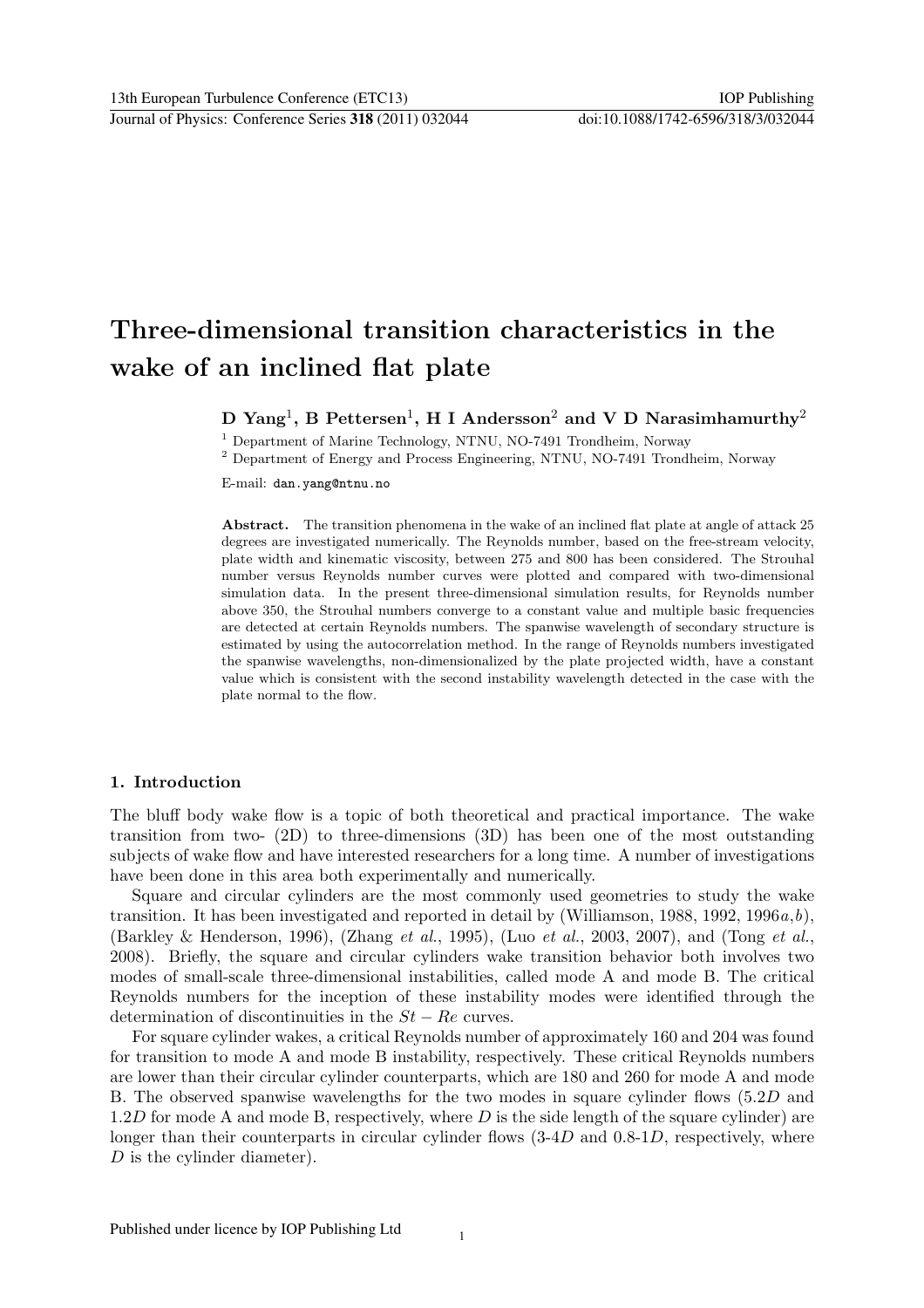Tong et al. (2008) investigated the transition phenomena in the wake of an inclined square cylinder, in which mode A and B are present at all six different angles of attack investigated, and the spanwise wavelength shows an angle of attack dependence. According to the short review of Thompson et al. (2006) the flow past a flat plate normal to the flow undergoes a transition of two unstable modes at Reynolds number around 105-110 and 125, and has a wavelength of approximately 5-6d and 2d for the two modes (where d is the plate width).

In the present work, the transition behavior of flow past the inclined flat plate in Reynolds number range of 275-800 is investigated. The angle of attack is chosen as 25 degrees as in Zhang et al. (2009) in which the two-dimensional simulations show that the transition route from laminar to chaotic flow is very complicated at angle of attack around 20-30 degrees. The three-dimensional simulations presented in this paper show very complex instabilities at angle of attack 25 degrees.

#### 2. Numerical implementations

We consider the incompressible flow past a flat plate inclined to the uniform free-stream, as shown in Figure 1.



Figure 1: Sketch of free-stream past an inclined flat plate

The control parameter Reynolds number is defined in this paper as  $Re = U_0 d/\nu$ , where  $U_0$ is the free-stream velocity, d is the plate width, and  $\nu$  is the kinematic viscosity. The angle of attack is  $\alpha$ . We also define the Strouhal number  $St = fd/U_0$  for later use, where f is the dominant frequency of the unsteadiness. The non-dimensional 3D Navier-Stokes equations are solved directly. The flow field is described in a coordinate system where  $x$  is aligned with the free stream direction, y is along the span of the plate and z is normal to the free-stream (see Figure 1).

The equations are discretized in space by means of the finite-volume method with the grid arranged staggered. The spatial discretization of the convective and diffusive fluxes is based on second-order central differences. The momentum equations are advanced in time by fractional time stepping using a third-order Runge-Kutta scheme. For the accommodation of the flat plate in the Cartesian grid an immersed boundary technique is used. The plate geometry is represented by a triangular mesh. The immersed boundary technique provides a smooth representation of the body surface by using third-order least squares interpolation for the interface cells (Peller et al., 2006).

The computational domain is  $25d \times 6d \times 15d$  in x, y and z direction. The inflow plane is located 5d upstream from the mid-point of the front face of the plate. The number of grid points is  $576 \times 72 \times 450$  with the smallest grid size 0.005d around the plate surface. The computed time step is  $0.001d/U_0$ .

At the inlet, a uniform free-stream velocity profile  $(u = U_0, v = w = 0)$  is assumed. At the outlet boundary, the Neumann boundary condition  $(\partial u_i/\partial x = 0)$  is used for all the velocity components. No-slip conditions are prescribed at the plate surface. At the top and bottom boundaries, we adopt the slip wall condition  $(\partial u/\partial z = \partial v/\partial z = \partial p/\partial z = 0, w = 0)$ . In the spanwise direction, a periodic boundary condition is imposed.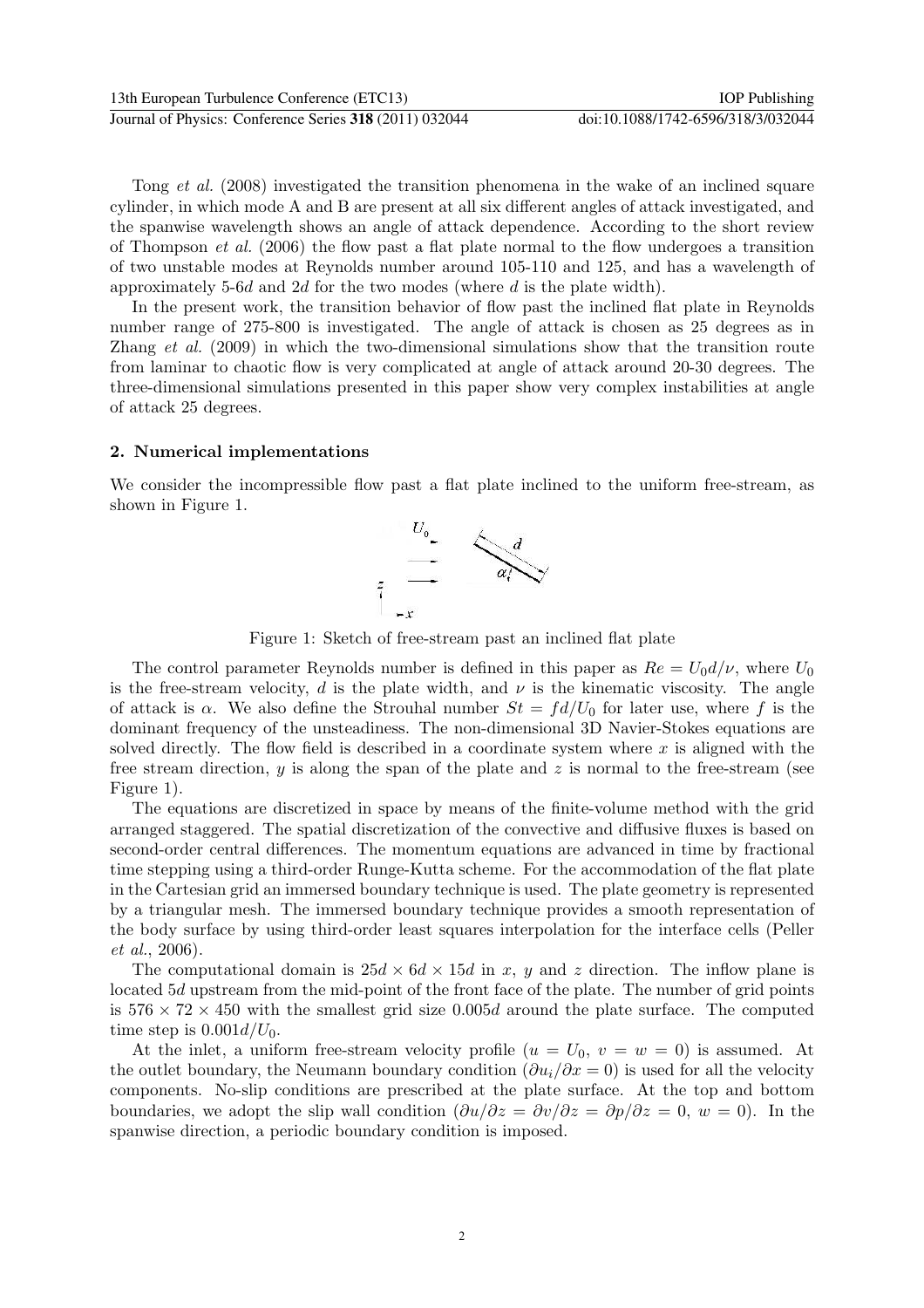#### 3. Results and discussion

#### 3.1.  $St - Re$  relation and velocity-time traces in the wake

The  $St - Re$  relation in the Reynolds number range investigated is shown in Figure 2. For comparison the 2D numerical data of Zhang et al. (2009) are also plotted. The discrepancy in the St data arises as the Reynolds number is increased above approximately 400 where the 2D simulations give higher frequencies. In the present simulations the 3D effect appears between  $Re = 275$  and  $Re = 300$ , at the same time the subharmonic frequency  $f_1/2$  is excited. This subharmonic frequency is also excited in the 2D simulations but at  $Re = 320$ .

With increase of Re in the 2D simulations, two- and three-frequency  $(f_2 \text{ and } f_3)$  quasiperiodic flow states are generated, for instance at  $Re = 600$  and  $Re = 700$ . The emergence of these multiple basic frequencies is at  $Re = 400$  in the 3D simulations. Instead a wideband spectrum near the  $f_1/2$  frequency appears at higher Reynolds numbers. Figure 3(a) shows the spanwise averaged power spectrum of the crosswise velocity component at  $Re = 400$ , in which the second basic frequency  $f_2$  is excited. Spectral peaks in Figure 3(a) occur in linear combinations of the two frequencies related by  $m_1(f_1/2) \pm m_2f_2$ , with  $m_1$  and  $m_2$  as integers (Zhang *et al.*, 2009). Figure 3(b) compares the wideband spectrum of spanwise velocity at higher  $Re$  with the spectrum at  $Re = 350$ .



Figure 2: The  $St - Re$  relationship in the wake transition regime. The present simulations are 3D, the simulations in Zhang et al. (2009) are 2D.



Figure 3: Spanwise averaged spectra of (a) the crosswise velocity component at  $Re = 400$ , (b) the spanwise velocity component at different Re.

#### 3.2. Instantaneous vortex structure

In this section, three-dimensional vortex structures formed in the wake of the inclined flat plate are also investigated in detail. At  $Re = 350$ , the regular streamwise-oriented vortical structures,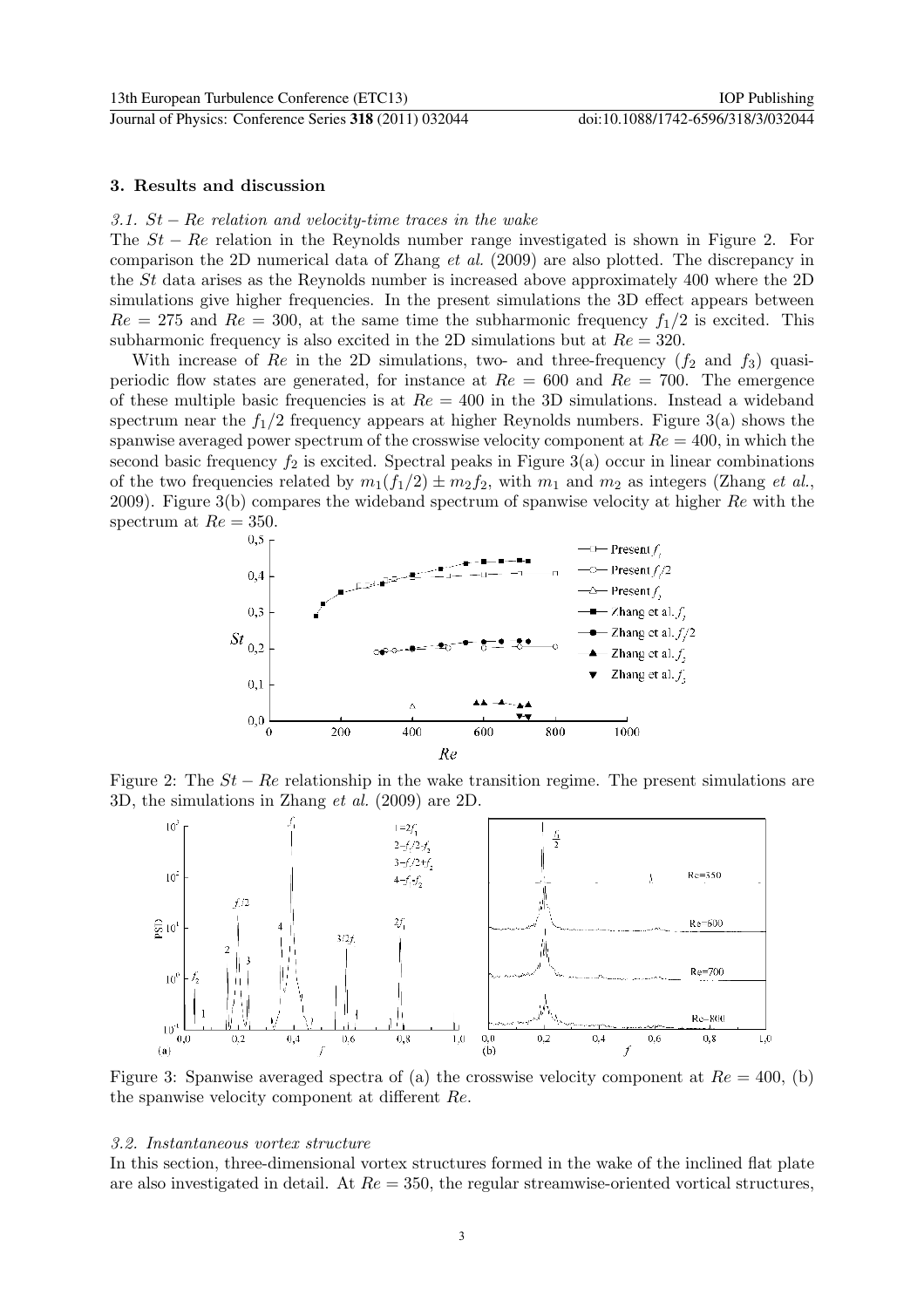also referred to as ribs, are generated. Figure 4 shows the top view of an instantaneous 3D iso-surface of  $-\lambda_2$  at  $Re = 350$ , which indicates the spanwise periodicity. The superiority of this method is discussed in detail in Jeong  $&$  Hussain (1995). The streamwise vortex structures appear at the same spanwise location during alternate shedding cycles. This scenario implied a spanwise subharmonic behavior, which corresponds to the excitation of the  $f_1/2$  frequency.

It should be noted that this spanwise periodicity at lower Re is not equally distributed along the spanwise direction as it is at  $Re = 350$ . From the top view at  $Re = 325$  in Figure 5, it is obvious that the periodic structures along the spanwise direction have a different length scale. Figure 5 indicates two length scales approximately equal to 0.5d and 0.8d, which represent the small and large structures, respectively. The other structure scales are distributed between these two values. These two types of structures appear staggered along the spanwise direction, with a distance between them around 3d. These non-equidistant spanwise vortex structures suggest that as Re is lower than 350, the 3D instability is not sufficiently strong to form identical streamwise structures along the span. In some positions along the plate span, the 3D scales are relatively small and the generated in-line streamwise vortices are very weak, which leads to a discontinuous distribution of the streamwise structures in the wake.



Figure 4: Instantaneous iso-surface of  $-\lambda_2$  at  $Re = 350$ . (The midpoint of the plate is at  $x/d = 5.$ 



Figure 5: Instantaneous iso-surface of  $-\lambda_2$  at  $Re = 325$ . (The midpoint of the plate is at  $x/d = 5.$ 

#### 3.3. Spanwise wavelength

The spanwise wavelength  $(\Lambda)$  is estimated by using the two-point correlation function in the spanwise direction. In the current study the autocorrelation function of the spanwise velocity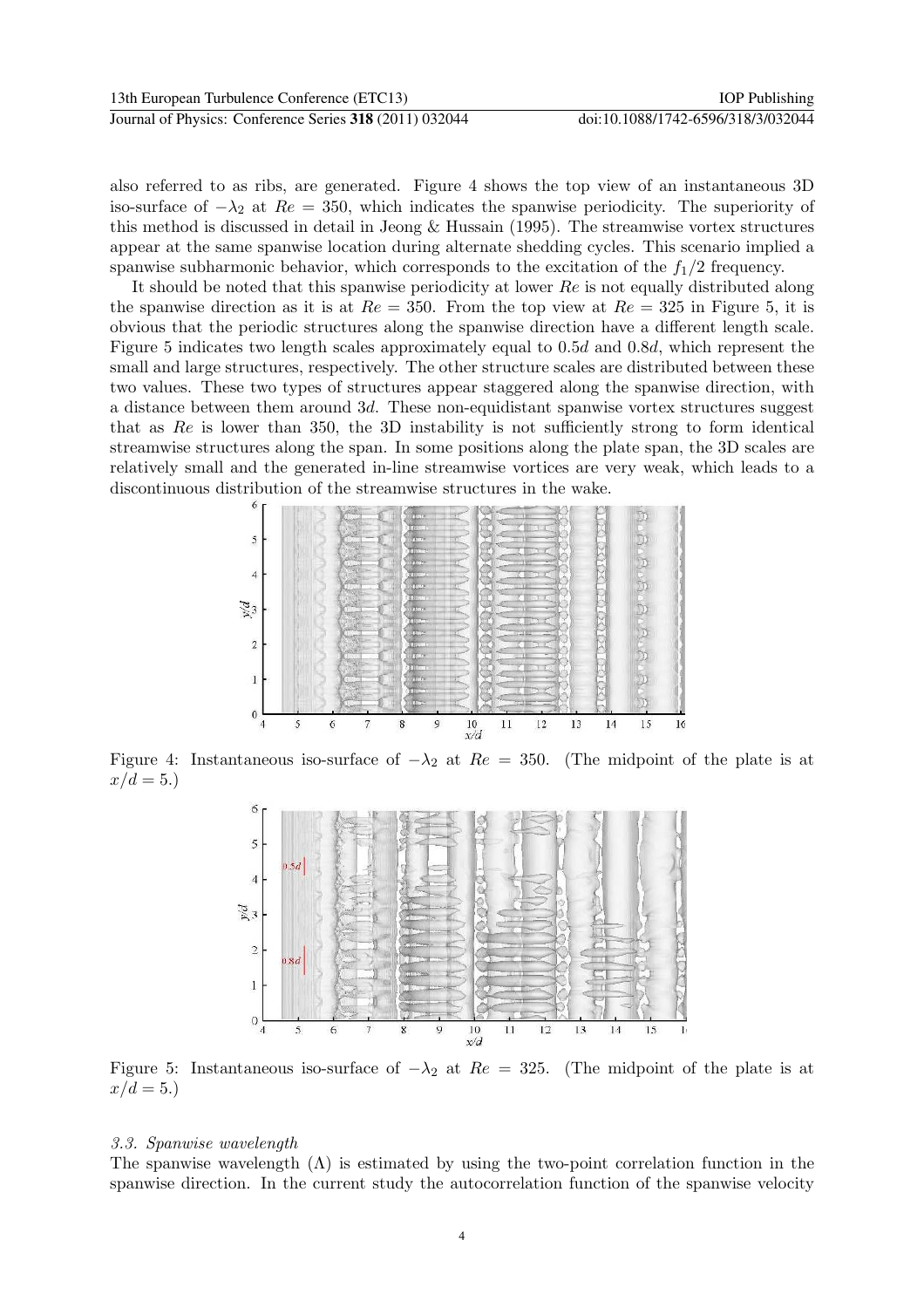signal at 72 points in the spanwise direction was used to compute the wavelength. The correlation used here is defined as

$$
R_{vv}(l,t) = \frac{\frac{1}{N} \sum_{y=1}^{N} v(y,t)v(y+l,t)}{\frac{1}{N} \sum_{y=1}^{N} v^{2}(y,t)}
$$
(1)

where  $N$  is the number of points per record and  $l$  is the spatial shift.

The calculated autocorrelation function was searched for the first maximum, which measured the instantaneous wavelength  $\Lambda(t)$ . The wavelengths at different Re are obtained by calculating the highest probability of occurrence of  $\Lambda(t)$  (Mansy *et al.*, 1994). Each value is achieved from 300 non-dimensional time units. The data shown in Figure 6(a) are non-dimensionalized by the projected width  $d' = d \sin(\alpha)$  for the present inclined flat plate case.

Thompson et al. (2006) indicated that two unstable modes were found in the wake flow past a normal flat plate. These two modes have longer and shorter dominant wavelength of  $\Lambda = 5-6d$ and  $\Lambda \approx 2d$ , respectively. In the present investigation, the spanwise wavelength calculated from the time-trace of the three velocity components at the Reynolds number range investigated are all distributed around  $\Lambda/d' \approx 2.0$  (Figure 6(a)), which is consistent with the second instability mode A observed by Thompson *et al.* (2006) at  $Re \approx 125$ .

Figure 6(b) exhibits the probability density function (PDF) of  $\Lambda$ , which is taken from the streamwise velocity component at  $Re = 400$ . From Figure 2 we know that two basic frequencies coexist at this Re and the other frequency peaks are the linear combination of  $f_2$  and  $f_1/2$ . The PDF peaks in Figure 6(b) correspond to  $\Lambda = 0.87494, 1.77013$  and 2.7491. The spanwise vortex structures corresponding to these three dominant wavelengths will produce different frequency peaks in Figure 3(a). The red line in Figure  $6(b)$  is the fitting curve of the PDF. The fitting function is a summation of four Gaussian functions with different parameters, such as



Figure 6: (a) The spanwise wavelength versus Reynolds number at  $x/d = 6.0$  and  $z/d = 8.0$ . (b) PDF distribution of spanwise wavelength taken from the streamwise velocity,  $Re = 400$ .

#### 4. Conclusions

Three-dimensional numerical simulations have been employed to investigate the transition phenomena in the wake of a flat plate, which is inclined to the free-stream at an angle of attack of 25 degrees. As the Reynolds number increased above 350 the present numerical results give a nearly constant Strouhal number, which is lower than the two-dimensional simulation